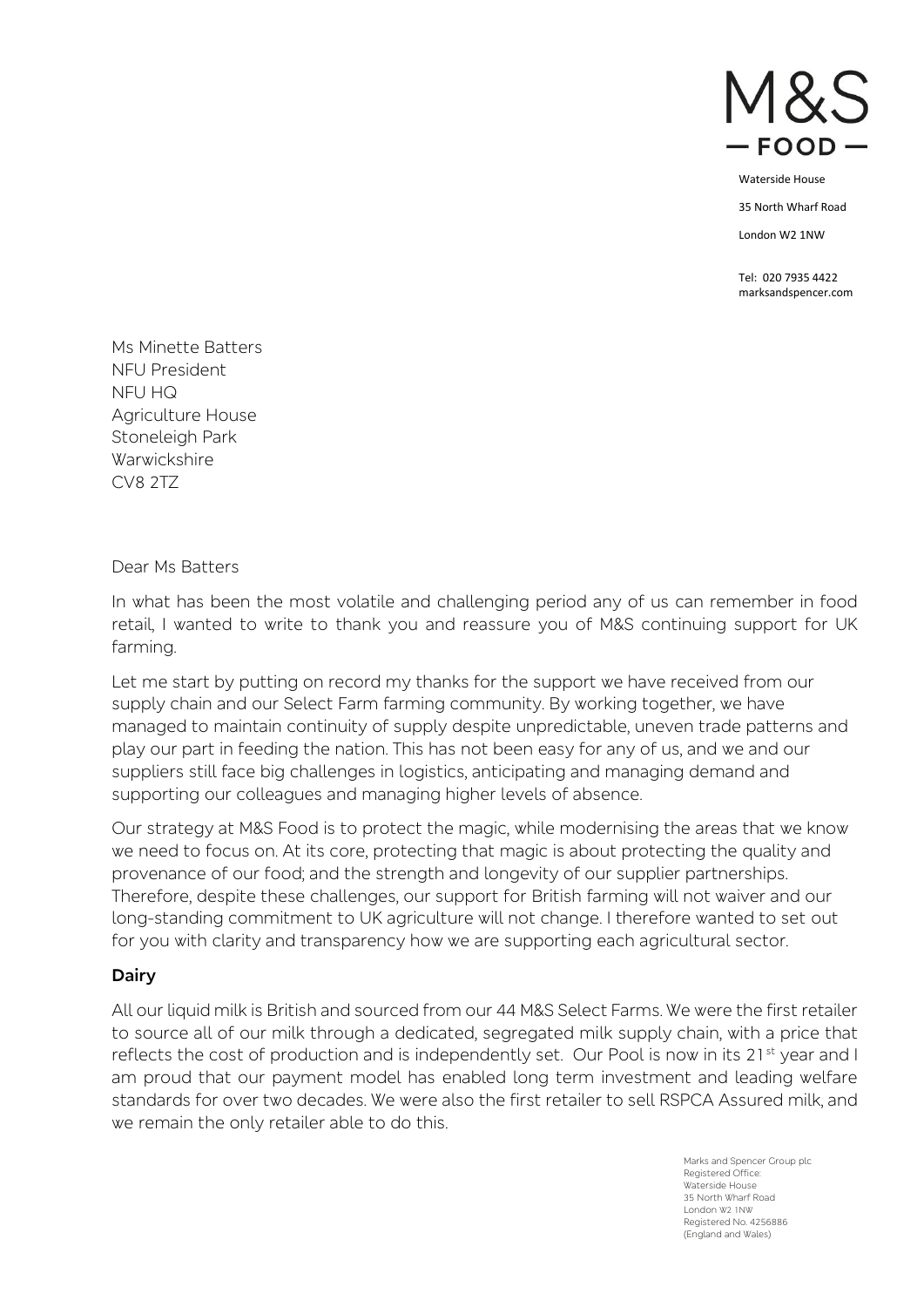

35 North Wharf Road

London W2 1NW

Tel: 020 7935 4422 marksandspencer.com

None of our commitments to dairy farmers will change throughout this period but I recognise there is a significant challenge in the wider industry caused by the collapse in demand from the hospitality sector. This is a structural problem in the market and unfortunately it is not possible for retail to take the additional volumes as there simply is not the demand from customers. I would therefore encourage Government to work with industry to address what I know are very urgent issues.

For our own demand, I am pleased that we've been able to grow our volume sales of liquid milk and at the same time grow the farms that supply us.

### **Beef**

All of our beef is sourced from 5,100 British Select Farms we know and trust, and through our Beef DNA programme we can trace all our beef products back to farm and individual animal. M&S was the first retailer to source and market Aberdeen Angus beef as a differentiated tier to create a market premium which was passed back to our Select Farmers. Our commitment to British beef remains a strong as ever and I would like to reassure you we will not source our beef from outside of the UK.

We know there is much mention of carcass imbalance in the media. However at M&S our cattle kill is up week on year, and our investment in product innovation means our carcass balance has improved with new product design and we're able to offer our customers an exciting range of products to help drive increased volume through our stores. In store you'll see increased sales activity on steaks, e.g. from yesterday we have a shelf end promotion on Steak and Chips, and we're ranging steak in our dine-in promotions going forward. Our 100% British meat food boxes have also now gone online which include: Aberdeen Angus Beef Burgers, Beef Mince, Beef Casserole Steak and Rump Steak.

I'm pleased to tell you that the net effect of the steps that we are taking has seen our cattle demand increase by circa 5% since the Government's Lockdown came into force; all supplied by our 5,100 UK Select Farms.

# **Lamb**

We source lamb from 4,401 British Select Farms. In Scotland, all our fresh lamb is Scottish and has been since 2015. In England and Wales, almost all of our lamb is British and by June of this year -as we announced in November 2019 – we are moving to 100% British lamb as we have now secured supply to cover the whole season. We are committed to looking at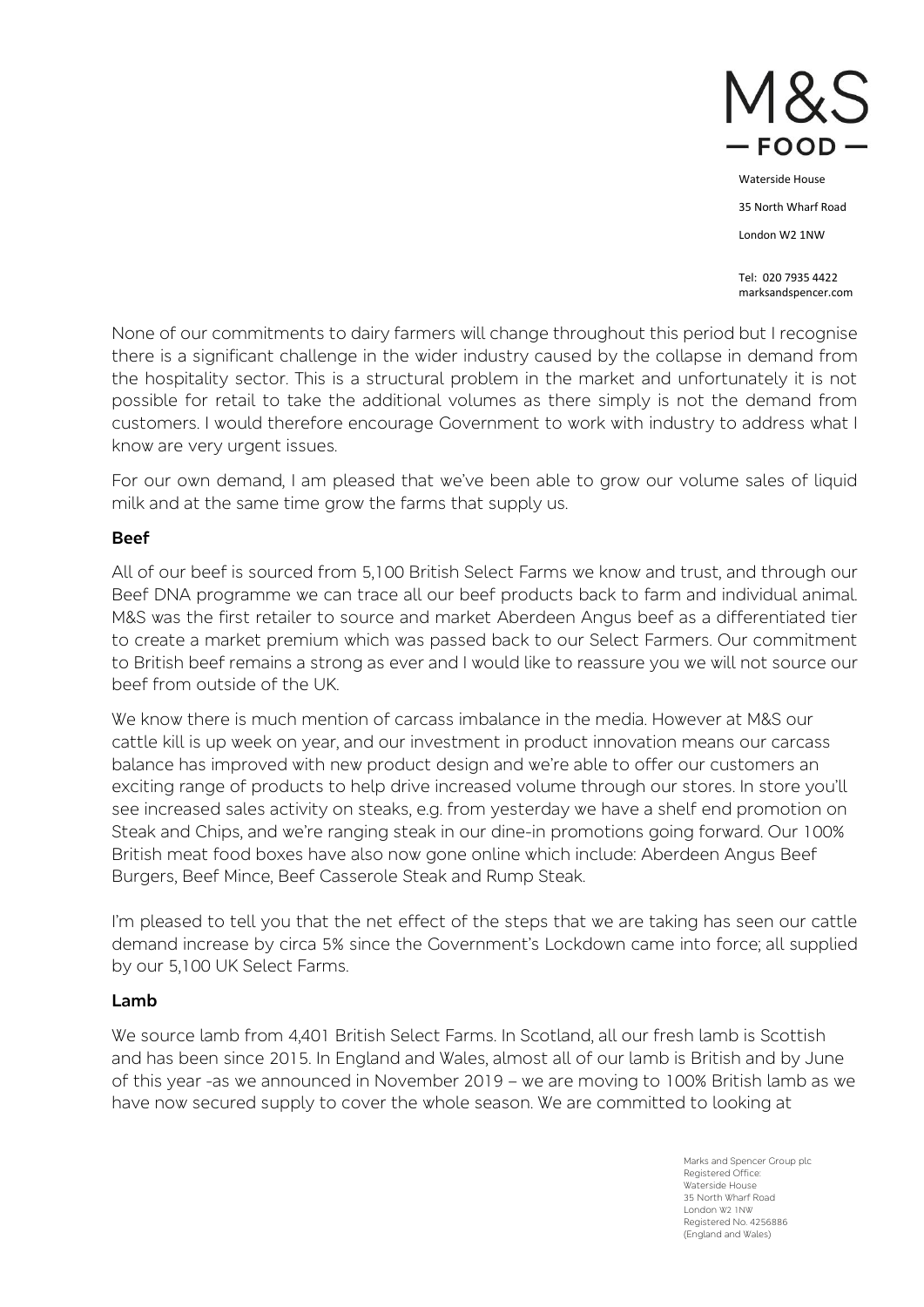

35 North Wharf Road

London W2 1NW

Tel: 020 7935 4422 marksandspencer.com

opportunities to expand our lamb range, and to increase the amount of lamb used as an ingredient in our prepared meal products

#### **Pork**

All of our fresh Pork is British and sourced from 80 Outdoor Bred, Free Range or Organic M&S Select Farms. We have supply from the Morayshire in Scotland down to East Anglia in England and are proud of the supply partnerships that we've created over the years. Our pork product offer is strong and broad, and we're investing in product development to further drive our market share and help our farmers grow their businesses. As well as a core staple, Pork features in our grill range and our award-winning sausage range as well as in our prepared meals, for example our recently re-launched Gastropub range.

## **Poultry and eggs**

All of our fresh Chicken, Duck, Turkey & Goose is from 92 Select Farms across the UK and all of our Shell Eggs are from farms in Northern Ireland, Scotland & England.

Demand in the chicken and egg sectors has been unprecedented and we've worked hard with our suppliers to meet customer needs. We continue to engage with our supply partners to establish the new volume norm in these sectors and appreciate the support from our Select Farms. In recent months we've introduced a new high welfare, indoor reared Hubbard chicken range specifically to demonstrate the steps we're taking to support our Public commitment of meeting the European Broiler Ask.

#### **Fresh Produce**

All of our British Produce is from Select Farms and we are able to trace all our British fresh produce we sell back to the farms it was grown on. We were the first retailer to sell 100% British fresh strawberries this year and are the first retailer to sell 100% British asparagus. We look forward to other British seasons commencing and we will be fully supporting our British growers in many areas including Raspberries, Celery, Blueberries, Cherries, Broccoli, Cabbage and Cauliflower. It is crucial that producers are supported by Government to ensure the labour supply is available to pick this fantastic British produce. Without sufficient labour supply there is a real risk to the industry and the supply of British produce. I know this is something Government is working on and would encourage them to work with the sector to find a solution quickly.